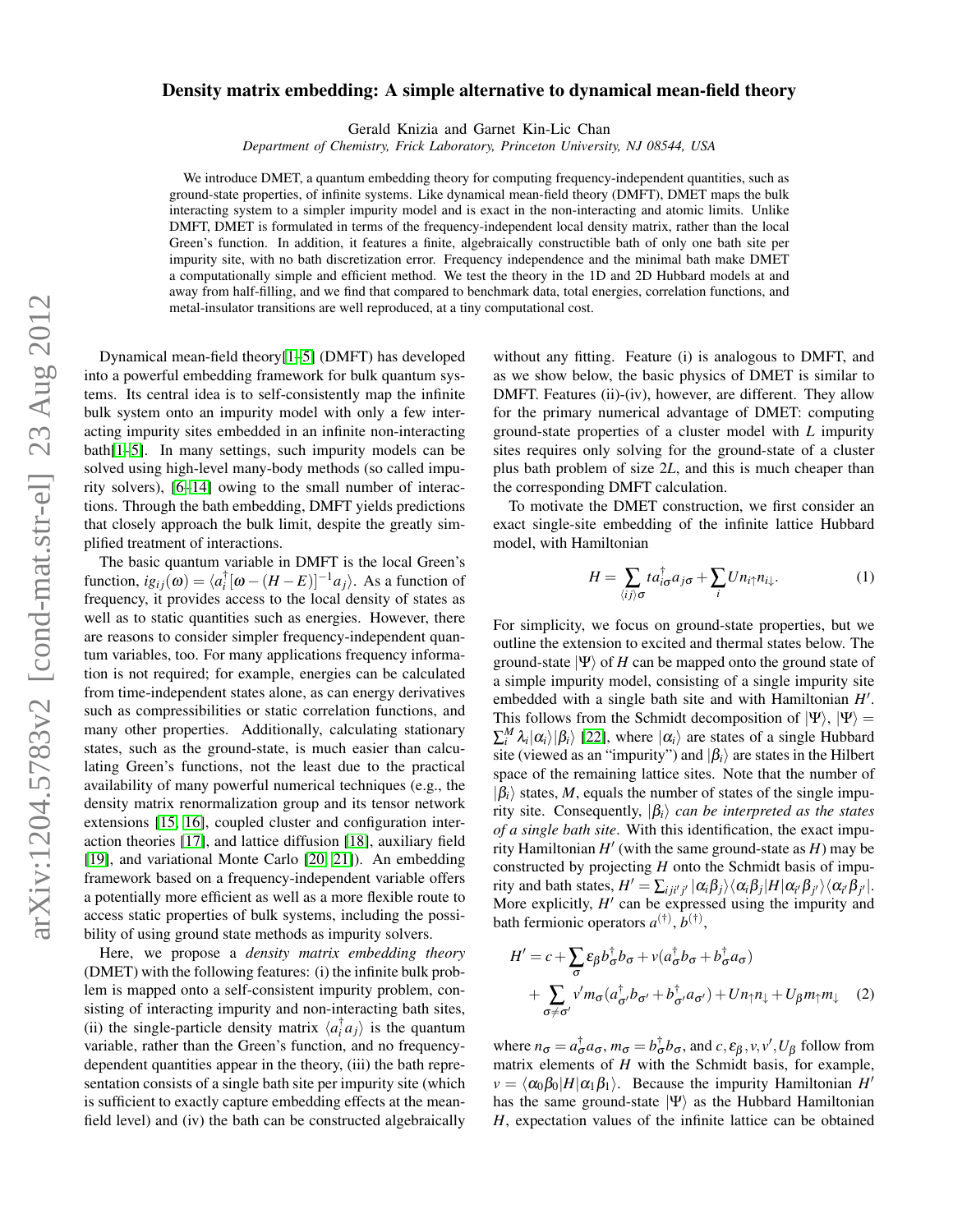*exactly* from the impurity model. (This is very different from DMFT, where expectation values of the lattice and impurity model are not related in a simple way). For example, the local density matrix is given by  $\langle a_{\sigma}^{\dagger} a_{\sigma} \rangle_{H'} \equiv \langle a_{0\sigma}^{\dagger} a_{0\sigma} \rangle_{H}$  (the latter referring to lattice sites, eq. [\(1\)](#page-0-0)), while the lattice Hubbard energy per site,  $E$ , is obtained from the terms in  $H'$  which contain the impurity  $a^{(\dagger)}$  operator,  $E \equiv \langle \sum_{\sigma} v(a_{\sigma}^{\dagger}b_{\sigma} + b_{\sigma}^{\dagger}a_{\sigma}) +$  $\sum_{\sigma\neq\sigma'} v'm_{\sigma}(a^{\dagger}_{\sigma'}b_{\sigma'}+b^{\dagger}_{\sigma'}a_{\sigma'})+Un_{\uparrow}n_{\downarrow}\rangle_{H'}.$ 

The above shows that an impurity model with a single impurity site and a single bath site is in principle sufficient to exactly represent ground state properites. However, the exact construction is not practically useful: the bath terms in  $H'$ require knowledge of the interacting ground-state  $|\Psi\rangle$  on the infinite lattice and its Schmidt decomposition. The basic idea in DMET is to replace the exact embedding of the Hamiltonian *H* by one that is *exact for a one-particle mean-field lattice Hamiltonian h*. The corresponding mean-field embedding bath terms are then easy to compute because the ground-state of *h* is a Slater determinant  $|\Phi\rangle$ , and its Schmidt decomposition is easily obtained, *at a cost no greater than the oneparticle diagonalization of h itself* [\[22–](#page-4-8)[24\]](#page-4-9). As *h* we choose the one-particle part of *H* combined with an on-site mean-field interaction operator *u* (to be determined),

$$
h = \sum_{\langle ij \rangle \sigma} t a_{i\sigma}^{\dagger} a_{j\sigma} + \sum_{i\sigma} u(n_{i\uparrow} + n_{i\downarrow}). \tag{3}
$$

The corresponding DMET impurity Hamiltonian *H*imp contains a single interacting impurity site, now embedded with a *non-interacting* bath site,

$$
H_{\rm imp} = \sum_{\sigma} \left( v(a_{\sigma}^{\dagger} b_{\sigma} + b_{\sigma}^{\dagger} a_{\sigma}) + \tilde{u} b_{\sigma}^{\dagger} b_{\sigma} \right) + U n_{\uparrow} n_{\downarrow}.
$$
 (4)

The terms involving the bath operators  $b^{(\dagger)}$  in  $H_{\text{imp}}$  are constructed analogously to the bath terms in eq. [\(2\)](#page-0-1), by projecting *h* onto the Schmidt basis of  $|\Phi\rangle$ , e.g. given  $|\Phi\rangle$  =  $\sum_{i}^{m} \lambda_{i} |\alpha_{i}\rangle |\beta_{i}\rangle$ ,  $v = \langle \alpha_{0} \beta_{1} | h | \alpha_{1} \beta_{0} \rangle$ . Note that the bath terms arising in this way contain only one-particle operators. The mean-field interaction operator *u*, which defines both the lattice Hamiltonian *h* and (indirectly) the impurity Hamiltonian *H*imp, is analogous to the DMFT self-energy. By changing *u*, we also change the bath terms in *H*imp, and we can adjust *u* to obtain a mean-field embedding that "optimally" mimics the exact embedding. One way is to require full self-consistency of the local density matrix, that is, that the mean-field lattice Hamiltonian *h* and the DMET impurity Hamiltonian *H*imp yield the same local density matrix:  $\langle a_{\sigma}^{\dagger} a_{\sigma} \rangle_{H_{\text{imp}}} = \langle a_{0\sigma}^{\dagger} a_{0\sigma} \rangle_h$ . This is similar to the self-consistency condition on the Green's function in DMFT. We here use a slightly different selfconsistency condition, which we have found to be numerically favorable. We minimize the difference between the total density matrices (using both impurity and bath operators) evaluated for the ground states of *h* and *H*imp,

$$
\min_{u} \sum_{\sigma,c \in \{a,b\}} \left( \langle c_{\sigma}^{\dagger} c_{\sigma} \rangle_{H_{\text{imp}}} - \langle c_{\sigma}^{\dagger} c_{\sigma} \rangle_{h} \right)^{2}.
$$
 (5)

This approximately maximizes the overlap between the mean field wave function and the full wave function in the impurity model. Other choices are possible, similar to the different choices of self-consistency condition in DMFT and selfenergy functional theories [\[5,](#page-3-1) [25\]](#page-4-10).

In the exact embedding construction, the impurity Hamiltonian *H'* and the infinite Hubbard Hamiltonian *H* shared the same ground-state, thus exact expectation values could be obtained from the impurity model. In the case of the DMET impurity Hamiltonian *H*imp, this is no longer the case, because the embedding is constructed for the mean-field *h* rather than *H*. Nonetheless, in DMET we make the approximation that lattice quantities are approximated by the expectation values of the impurity model. The local density matrix in DMET is thus defined as  $\langle a_{\sigma}^{\dagger} a_{\sigma} \rangle_{H_{\text{imp}}}$ , and the energy-per-site is

$$
E = \sum_{\sigma} v \langle a_{\sigma}^{\dagger} b_{\sigma} + b_{\sigma}^{\dagger} a_{\sigma} \rangle_{H_{\text{imp}}} + U \langle n_{\uparrow} n_{\downarrow} \rangle_{H_{\text{imp}}}.
$$
 (6)

So far we have discussed single-site DMET. Cluster extensions can also be formulated. The simplest cluster extension of DMET for *L* impurity sites is analogous to *L* site cellular DMFT [\[5\]](#page-3-1), and the impurity Hamiltonian  $H_{\text{imp}}$  is given by

<span id="page-1-0"></span>
$$
H_{\text{imp}} = \sum_{\sigma} \sum_{i,j=1}^{L} \left( v_{ij} (a_{i\sigma}^{\dagger} b_{j\sigma} + b_{i\sigma}^{\dagger} a_{j\sigma}) + \tilde{u}_{ij} b_{i\sigma}^{\dagger} b_{j\sigma} \right) + U n_{i\uparrow} n_{i\downarrow}
$$
\n(7)

where the bath  $b_i^{(\dagger)}$  $\binom{1}{i}$ , interaction  $u_{ij}$ , and coupling  $v_{ij}$  operators are all generalized to *L* sites. The construction of the couplings from the Schmidt basis of *h*, the self-consistency conditions on *u*, and the approximation of lattice quantities by impurity quantities, are all directly analogous to the single-site case. Note that this kind of cluster DMET breaks translational invariance, similarly to cellular DMFT [\[5\]](#page-3-1).

Further extensions are possible, but not followed here. While we have focused on ground-states, the DMET construction is equally applicable to excited states (by carrying out the Schmidt decomposition for the excited state, rather than the ground-state). In the case of thermal states, we would regard  $\exp(-\beta H)$  as a state vector in the enlarged Liouville space to carry out the Schmidt decomposition, leading to impurity and bath sites with twice the number of degrees as in the case of pure states.

How does DMET perform? Similarly to DMFT, the DMET construction is exact in the non-interacting  $(U = 0)$  and atomic  $(t = 0)$  limits of the Hubbard model [\[3\]](#page-3-3). In the non-interacting limit, the mean-field lattice Hamiltonian and Hubbard Hamiltonian are the same,  $h = H$ , thus the mean-field embedding used in DMET is exact. In the atomic limit, the Hubbard Hamiltonian decouples the sites, the impurity-bath coupling  $v = 0$  vanishes, and the impurity expectation values are identical to Hubbard model expectation values. DMET thus acts similarly to DMFT in providing an interpolation between metallic and Mott insulating behaviour. Note also that DMET has the same diagrammatic structure as DMFT; solution of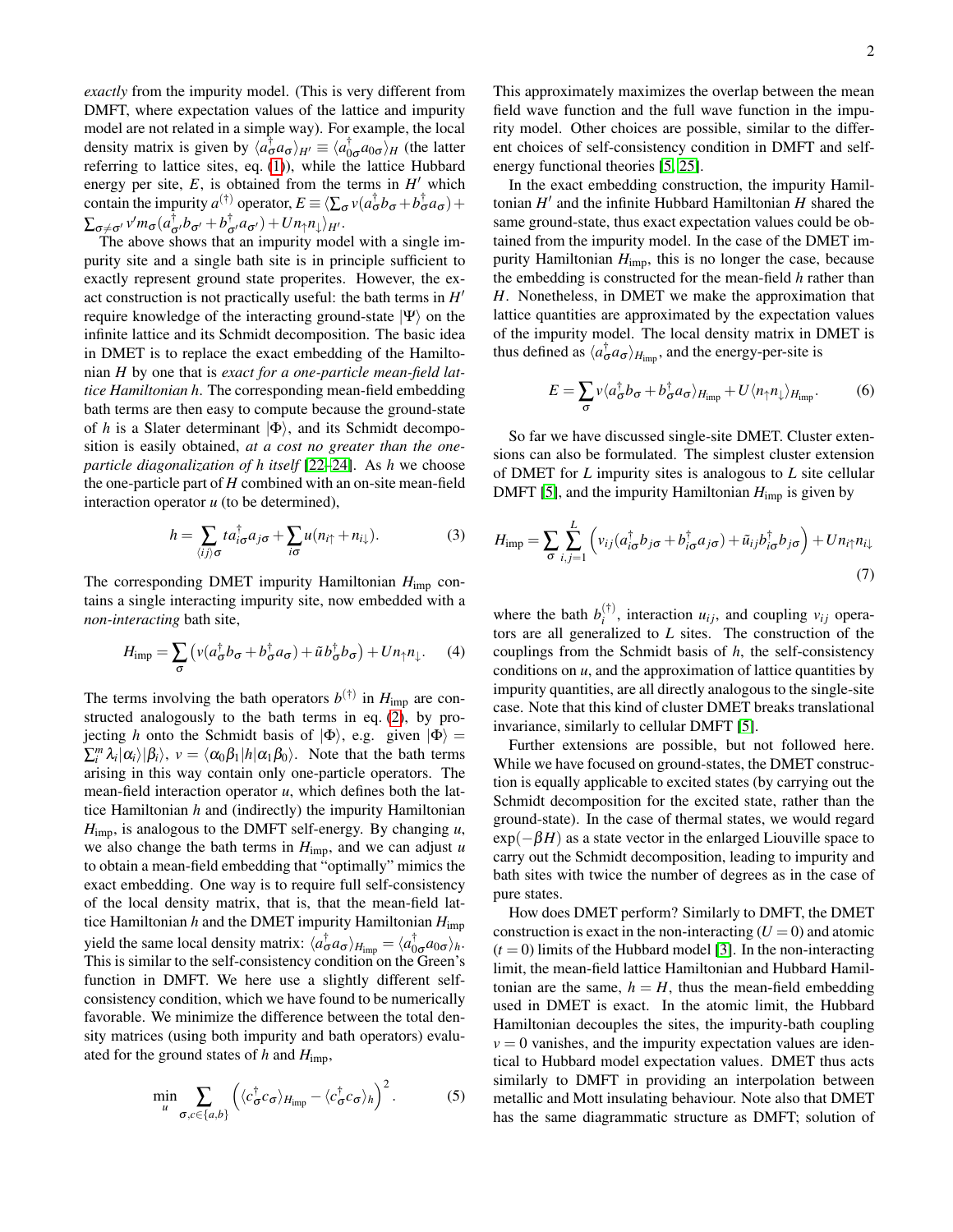

<span id="page-2-0"></span>FIG. 1. (color online)  $E(n)$  with various cluster sizes: (a) 1D Hubbard model, and (b) 2D Hubbard model. In both cases good agreement with reference data is found. For (b), QMC reference data is taken from Refs. [26](#page-4-11) and [27.](#page-4-12)



<span id="page-2-1"></span>FIG. 2. (color online) 1D Hubbard model: Local double occupancy  $\langle n_+^i \cdot n_\perp^i \rangle$  as function of *U*; at half-, 2/6, and 1/6 filling. Except for the 1-site DMET case, the reference shapes are well reproduced.

the impurity Hamiltonian with an exact local interaction ensures that the resulting observables have diagrams where the local interactions are treated to all orders. The different selfconsistency condition and bath construction, however, mean that the theories are not identical even in the static limit.

To assess the validity and accuracy of DMET away from exact limits, we now turn to numerical DMET studies of the 1D and 2D Hubbard models, as a function of *U* and filling. These models were chosen because high-quality reference data is available. In 1D, we compare to exact results from the Bethe ansatz[\[28,](#page-4-13) [29\]](#page-4-14), while in 2D we compare to recent auxiliary field quantum Monte Carlo (QMC) calculations[\[26,](#page-4-11) [27\]](#page-4-12). In the numerical DMET calculations, the infinite lattice used to define the mean-field Hamiltonian *h* in eq. [\(3\)](#page-1-0) is approximated by a large lattice with antiperiodic boundary conditions, using 480 sites in 1D case, and 24×48 sites in the 2D case. The resulting finite size errors are substantially smaller than the intrinsic errors from the DMET approximation. For the DMET impurity solver we employed an exact diagonalization algorithm[\[30\]](#page-4-15). The full source code for the prototype DMET and the impurity solver is freely available[\[24\]](#page-4-9).

We first discuss DMET's ability to describe energetics and correlation functions in the 1D and 2D Hubbard models. Fig. [1](#page-2-0) gives the energy per site *E*, as a function of site occupancy *n*, using DMET of various cluster sizes. Note that while



<span id="page-2-2"></span>FIG. 3. (color online) Metal-insulator transition in the 1D-Hubbard model: a Mott gap is seen for cluster sizes  $> 1$ . The size of the gap is accurately reproduced.

the 1D Bethe ansatz results are exact, the 2D AFQMC reference data is not [\[26\]](#page-4-11), except at half-filling [\[27\]](#page-4-12). As seen from the figure, the overall shapes of the reference  $E(n)$  curves are reproduced well. Unsurprisingly, DMET is most accurate at smaller *U*. The accuracy increases with impurity cluster size, but even single-site DMET produces reasonable energies: at half-filling in 1D, single-site DMET is accurate to 0.12% at  $U = 1$ , and 4% at  $U = 4$ , while at half-filling in 2D, it is accurate to 1.8% at  $U = 4$ . In Fig. [2](#page-2-1) we plot the local doubleoccupancy  $\langle n_1 n_1 \rangle$ , which is a measure of the Mott insulating character of the state [\[31\]](#page-4-16). DMET also gives a good description of this quantity, although at half-filling, single-site DMET does not capture the correct change in curvature of  $\langle n_1 n_1 \rangle$  as a function of *U* due to the neglect of short-range singlet formation, while larger clusters recover this interaction effect.

A central question in the DMFT treatment of the 1D and 2D Hubbard models is the location and nature of the metalinsulator transition and the corresponding size of the Mott gap [\[32–](#page-4-17)[34\]](#page-4-18). In the antiferromagnetic DMFT solution a gap opens at  $U = 0$  due to perfect nesting. The paramagnetic DMFT solution is more complicated, and there is a critical interaction strength *U*, which depends on the cluster size, beyond which a Mott insulator paramagnetic solution is stabilised. In a ground-state calculation, the opening of a Mott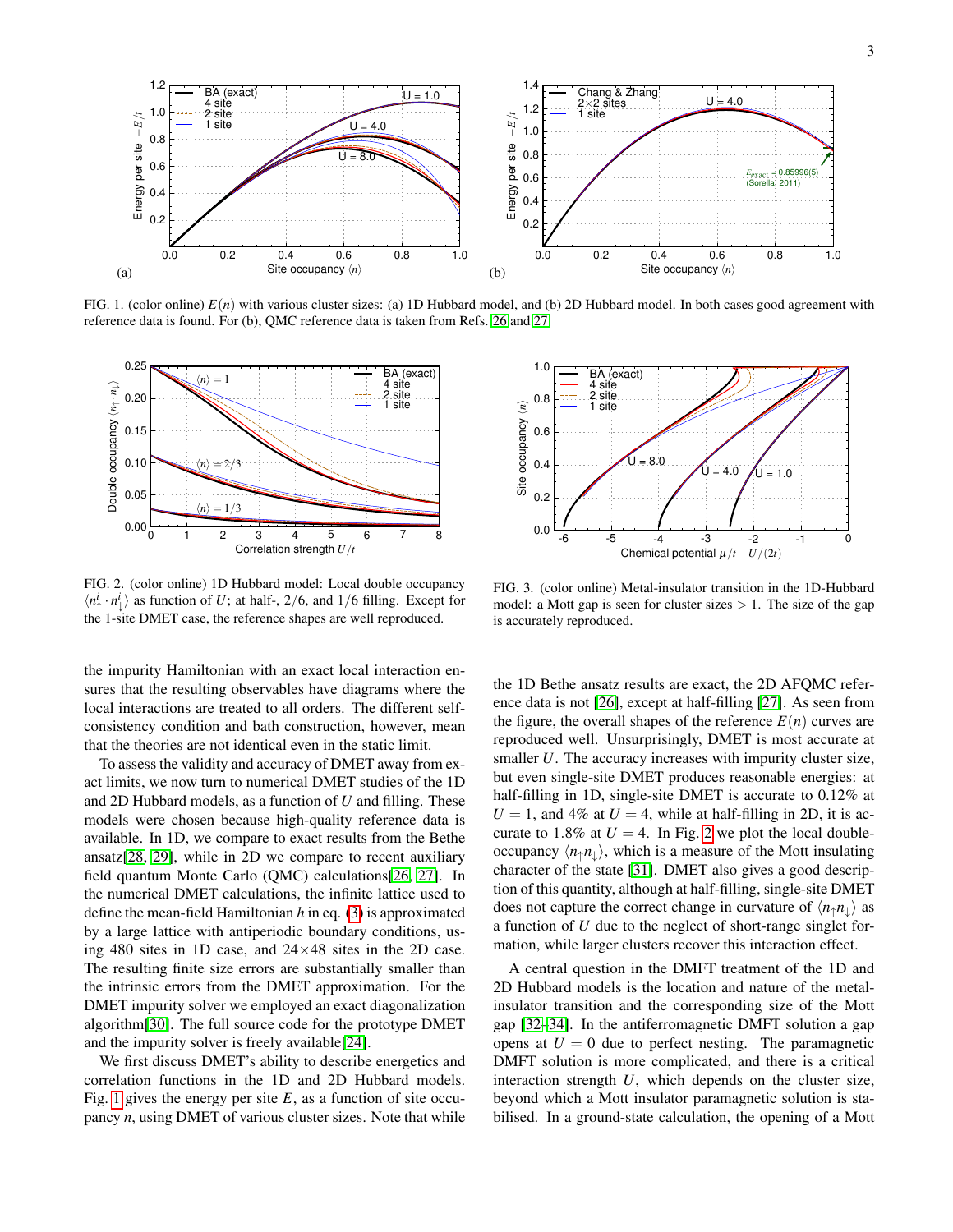

<span id="page-3-4"></span>FIG. 4. (color online) Comparison of DMET and DMFT descriptions of the Metal-insulator transition. DMFT data is taken from Ref. [36.](#page-4-19)

gap can be detected by a vanishing compressibility,  $d\langle n \rangle / d\mu$ . In Fig. [3](#page-2-2) we plot  $\langle n \rangle$  against  $\mu$  for DMET calculations on the 1D Hubbard model. In the antiferromagnetic DMET calculations, a gap opens at  $U = 0$  as in DMFT. In the paramagnetic DMET calculations, a Mott transition is observed in the cluster DMET calculations for larger *U*'s, although not in the single-site DMET. Note that single-site DMFT also does not display a Mott transition at moderate *U* [\[35\]](#page-4-20). Compared to the Bethe ansatz, the Mott gap is well reproduced, with the error decreasing with cluster size. The  $n(\mu)$  behavior close to half-filling shows a bi-stability, indicating that the metalinsulator transition is likely to be first-order, similar to what is found in DMFT. As seen from Fig. [4,](#page-3-4) the shape of the  $n(\mu)$  curves resembles that obtained in recent cellular DMFT studies[\[35,](#page-4-20) [36\]](#page-4-19). In the 2D Hubbard model, using a  $2 \times 2$  cluster DMET, we find co-existence of metallic and insulating paramagnetic solutions over a range of *U*, in addition to the antiferromagnetic solution (which is correctly identified as the lowest energy phase). The co-existence region starts at about  $U \approx 6$  and extends to  $U \approx 10.5$ . However, the metallic solution is clearly favored up to  $U \approx 9.5$  as seen from Fig. [5](#page-3-5) (left). Cluster DMFT [\[32,](#page-4-17) [33\]](#page-4-21) and variational plaquette [\[34\]](#page-4-18) calculations also show a significant co-existence region for paramagnetic metallic and insulating solutions with the metal-insulator transition occurring near  $U \approx 6$ . In Fig. [5](#page-3-5) (right) we plot  $n(\mu)$ for  $U = 12$ . We see that the structure away from half-filling is more complicated than in the 1D plots. Note that this behavior occurs at moderate doping where complex phases of the Hubbard model are expected to exist. Overall, we find that the DMET and DMFT descriptions of the paramagnetic metalinsulator transition are similar, but the DMET calculations of ground-state properties are much cheaper: each one requires computing only the ground-state on a very small number of sites, which takes only seconds.

To summarize, here we introduced a density matrix embedding theory (DMET) to obtain properties of infinite bulk interacting systems from a simpler embedded quantum impurity model. While similar to DMFT, DMET is formulated in terms of the frequency independent local density matrix. The absence of frequency yields both formal and practical advan-



<span id="page-3-5"></span>FIG. 5. (color online) 2D Hubbard model: (left) Phase stability of metallic and insulating solutions at half filling as function of *U*; (right) Paramagnetic metal-insulator transition at  $U = 12$ .

tages. Further, the DMET bath construction requires only a small number of sites (one per impurity), and is obtained algebraically without non-linear fitting. There is no bath discretization error. The simple bath construction and lack of frequency means that DMET calculations for static properties are *much* simpler and faster than the corresponding DMFT calculations. We showed that DMET contains similar local physics and is exact in the same limits as DMFT, namely for weak interactions and weak couplings. Furthermore, for the 1D and 2D Hubbard models, accurate behaviour for the energetics, correlations, and metal-insulator transition was observed. Consequently, we conclude that DMET provides an appealing alternative to DMFT for the ground-state properties of infinite interacting systems. Applications to further problems, as well as extensions e.g. to long-range interactions, are now underway.

Support was provided from the US Department of Energy, Office of Science, through the Computational Materials Science Network. We acknowledge helpful discussions with A. Millis, D. Reichman, and C. Marienetti.

- <span id="page-3-0"></span>[1] W. Metzner and D. Vollhardt, [Phys. Rev. Lett.](http://dx.doi.org/10.1103/PhysRevLett.62.324) **62**, 324 (1989).
- [2] A. Georges and W. Krauth, [Phys. Rev. Lett.](http://dx.doi.org/10.1103/PhysRevLett.69.1240) **69**, 1240 (1992).
- <span id="page-3-3"></span>[3] A. Georges, G. Kotliar, W. Krauth, and M. J. Rozenberg, [Rev.](http://dx.doi.org/ 10.1103/RevModPhys.68.13) [Mod. Phys.](http://dx.doi.org/ 10.1103/RevModPhys.68.13) 68, 13 (1996).
- [4] G. Kotliar, S. Y. Savrasov, K. Haule, *et al.*, [Rev. Mod. Phys.](http://dx.doi.org/10.1103/RevModPhys.78.865) 78, [865 \(2006\).](http://dx.doi.org/10.1103/RevModPhys.78.865)
- <span id="page-3-1"></span>[5] T. Maier, M. Jarrell, T. Pruschke, and M. H. Hettler, [Rev. Mod.](http://dx.doi.org/10.1103/RevModPhys.77.1027) Phys. 77[, 1027 \(2005\).](http://dx.doi.org/10.1103/RevModPhys.77.1027)
- <span id="page-3-2"></span>[6] E. Gull, A. J. Millis, A. I. Lichtenstein, A. N. Rubtsov, M. Troyer, and P. Werner, [Rev. Mod. Phys.](http://dx.doi.org/ 10.1103/RevModPhys.83.349) 83, 349 (2011).
- [7] R. Bulla, A. C. Hewson, and T. Pruschke, [J. Phys.: Condens.](http://stacks.iop.org/0953-8984/10/8365) Matter 10[, 8365 \(1998\).](http://stacks.iop.org/0953-8984/10/8365)
- [8] R. Bulla, T. A. Costi, and T. Pruschke, [Rev. Mod. Phys.](http://dx.doi.org/10.1103/RevModPhys.80.395) 80, 395 [\(2008\).](http://dx.doi.org/10.1103/RevModPhys.80.395)
- [9] D. J. García, K. Hallberg, and M. J. Rozenberg, [Phys. Rev.](http://dx.doi.org/10.1103/PhysRevLett.93.246403) Lett. 93[, 246403 \(2004\).](http://dx.doi.org/10.1103/PhysRevLett.93.246403)
- [10] S. Nishimoto, F. Gebhard, and E. Jeckelmann, [Physica B](http://dx.doi.org/10.1016/j.physb.2006.01.104) 378, [283 \(2006\).](http://dx.doi.org/10.1016/j.physb.2006.01.104)
- [11] M. Caffarel and W. Krauth, [Phys. Rev. Lett.](http://dx.doi.org/10.1103/PhysRevLett.72.1545) **72**, 1545 (1994).
- [12] H. Hafermann, C. Jung, S. Brener, M. I. Katsnelson, A. N. Rubtsov, and A. I. Lichtenstein, EPL 85[, 27007 \(2009\).](http://dx.doi.org/10.1209/0295-5075/85/27007)